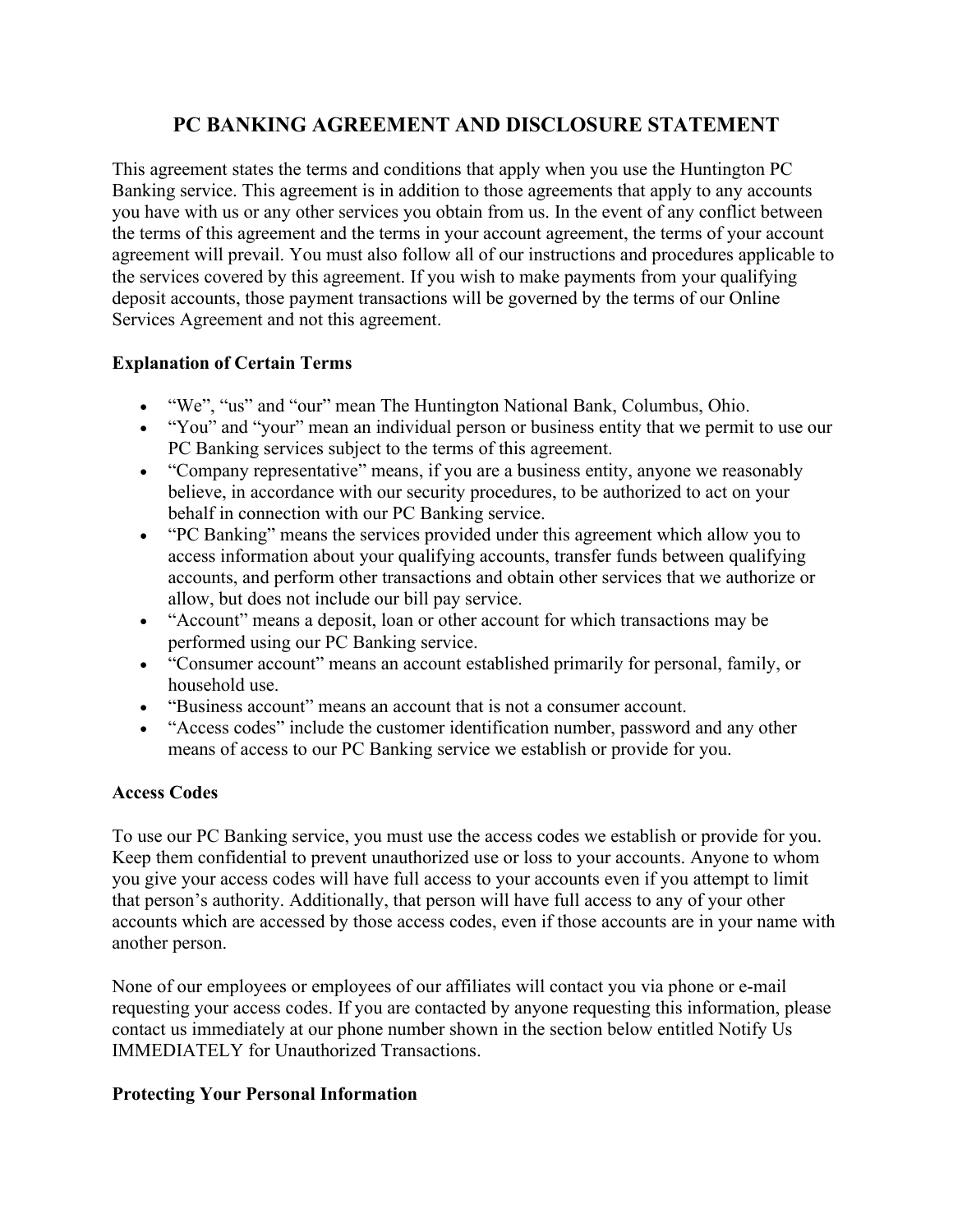In addition to protecting your access codes, you should also take precautions to protect your personal identification information, such as your driver's license, Social Security number, or tax identification number. This information by itself or together with account information may allow unauthorized access to your accounts. You should treat personal information with the same level of care that you would for your account information. You should also protect and secure all information and data stored in any personal computer or other equipment you use to access our PC Banking service.

## **Individual Agreement for PC Banking Service**

We do not have joint agreements for our PC Banking service. If you are an individual or sole proprietor, you are the only customer under this agreement. However, any of the accounts to which you have access through our PC Banking service may be jointly owned with, or joint obligations with, others. If joint account owners/obligors each obtain our PC Banking service meaning that each of you will have separate access codes—this will be identified as two separate PC Banking services.

# **Qualifying Accounts**

We will tell you which types of accounts qualify for our PC Banking service. You must be a named owner/obligor on the account in our records for it to qualify. Any account requiring more than one signature for withdrawal, draw or transfer of funds does not qualify. You agree to provide us with any authority we require before we permit access to any qualifying account.

## **Types of Services**

You, or someone you have authorized by giving them your access codes (even if that person exceeds your authority), can instruct us to perform some or all of the following transactions

- Obtain information that we make available about qualifying accounts.
- Transfer funds between qualifying accounts.
- Obtain other services or perform other transactions that we authorize or allow.

# **Preauthorized Recurring Transfers**

To the extent we make them available, you authorize us to establish preauthorized recurring transfers and payments in accordance with the requests you make for us to do so. We will only allow preauthorized recurring transfers and payments that do not vary in amount.

## **Communications Link and Your Equipment**

It is your responsibility to obtain and maintain your communications link, whether by online or telephone access, to our PC Banking service to ensure that your use of such communications link is in compliance with applicable requirements, including any requirements of telecommunications companies and authorities. You are responsible for obtaining, installing, maintaining and operating all hardware, software and other services necessary for obtaining our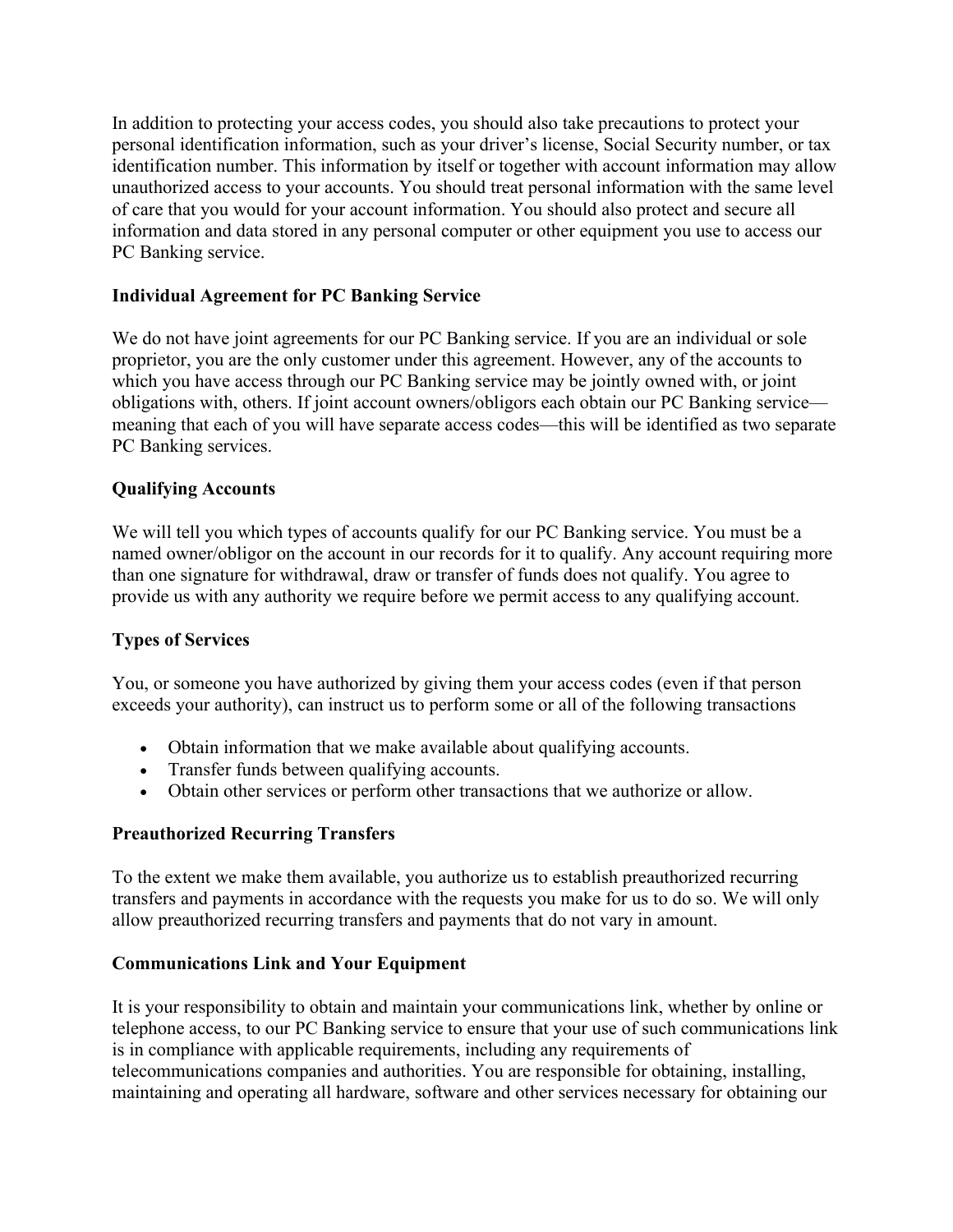PC Banking service. If we give you any software to use in connection with our PC Banking service, we do so on an "as is" basis from the vendor who provides it to us. WE MAKE NO WARRANTIES, EXPRESS OR IMPLIED, IN CONNECTION WITH SUCH SOFTWARE, INCLUDING, WITHOUT LIMITATION, THE WARRANTIES OF MERCHANTABILITY AND FITNESS FOR A PARTICULAR PURPOSE.

## **Limits on Funds Transfers**

You must have enough available money or credit in any account from which you instruct us to make a transfer. All transfers must be in U.S. Dollars.

For security reasons, we may implement limits on the number or amount of transactions you can make using our PC Banking service. We also reserve the right to limit or suspend access to our PC Banking service as we deem necessary for security reasons. We may also limit access from countries other than the United States of America.

If any qualifying accounts are money market deposit accounts or savings deposit accounts, certain types of withdrawals from those accounts, including payments and transfers, are limited to a total of no more than 6 in any monthly statement period. The specified period for money market deposit accounts is the monthly statement period. The specified period for savings deposit accounts is a calendar month. The kinds of withdrawals covered by this limitation include those made by means of preauthorized or automatic transfers and payments or telephone agreement, order or instruction.

## **When Funds Transfers are Made**

Transfers are not final at the time we receive your instructions, but we will begin to process them promptly.

Information you obtain about your accounts using our PC Banking service may not reflect transactions that have not yet been posted to your accounts. You should keep that in mind when you perform or attempt to perform any transactions on the basis of such information.

## **Funds Transfer Information & Cut-off Times**

Account Transfers: Transfers made before midnight ET on a business day are processed that day. Transfers made on a weekend or federal holiday are processed on the following business day. However, we may use any transfer made between midnight ET and 1:00 a.m. ET to determine the money available in your account for processing other transactions; like checks presented for payment or the amount of money needed to qualify for a waiver of an Overdraft Fee.

Auto Loan or Personal Loan: Transfers to a Huntington Auto Loan or Personal Loan made before midnight ET on a business day will be credited to the account as of that day. Transfers made on a weekend or federal holiday are credited on the following business day. Transfers scheduled on a future date may be edited or cancelled before midnight ET on that date.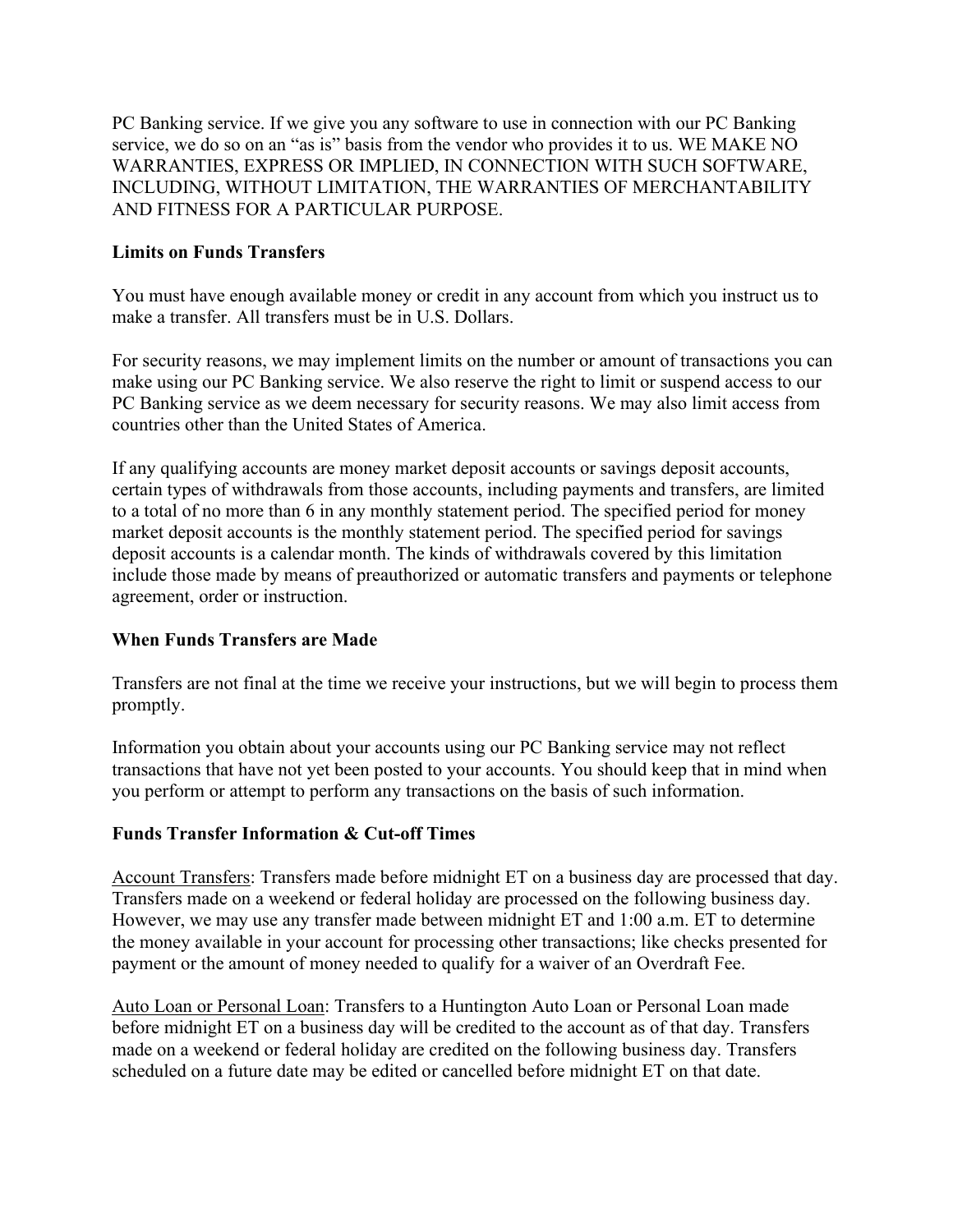Credit Card: Transfers to a Huntington Credit Card made before midnight ET on any day will be credited to the account as of that day. Transfers scheduled on a future date may be edited or cancelled before 5:00 p.m. ET on that date.

Line of Credit or Mortgage: Transfers to a Huntington Line of Credit or Mortgage made before midnight ET on a business day will be credited to the account as of that day. Transfers made on a weekend or federal holiday are credited on the following business day. Transfers scheduled on a future date may be edited or cancelled before 4:30 p.m. ET on that date.

The procedures described in this section may affect the amount of funds in your account to be used to pay checks or other items. We will not be responsible for damages or wrongful dishonor if any item is not paid because of insufficient funds resulting from these procedures.

# **Our Liability for Failure to Complete Transfers from Consumer Accounts**

If we do not complete a transfer from a consumer account on time or in the correct amount according to our agreement with you, we will be liable for your losses or damages. However, there are exceptions. We will NOT be liable, for instance:

- If, through no fault of ours, you do not have enough available money in the account from which a transfer is to be made, or if the account has been closed or is not in good standing, or if we reverse a transfer because of insufficient funds.
- If any transfer would go over the credit limit of any overdraft or other credit account.
- If your equipment or ours was not working properly and the breakdown should have been apparent to you when you attempted to conduct the transaction.
- If you have not given us complete, correct or current account numbers or other identifying information so that we can properly credit your account or otherwise complete the transaction.
- If you do not properly follow our instructions or if you provide us with wrong or inaccurate information or fail to correct or tell us about any inaccuracy of which you are aware.
- If you do not instruct us soon enough for your transfer to be received and credited by the time it is due or by the time you intended it to be completed.
- If the money in the account from which a payment or transfer is to be made is subject to legal process or other claim restricting the transaction.
- If circumstances or persons beyond our control prevent, delay, intercept, or alter the transaction, despite reasonable precautions that we have taken.

# **Business Days**

Our PC Banking service is generally available 24 hours a day, 7 days a week. However, we only process transactions and update information on business days. Our business days are Monday through Friday. Federal holidays are not business days.

# **Stopping or Changing Transfers**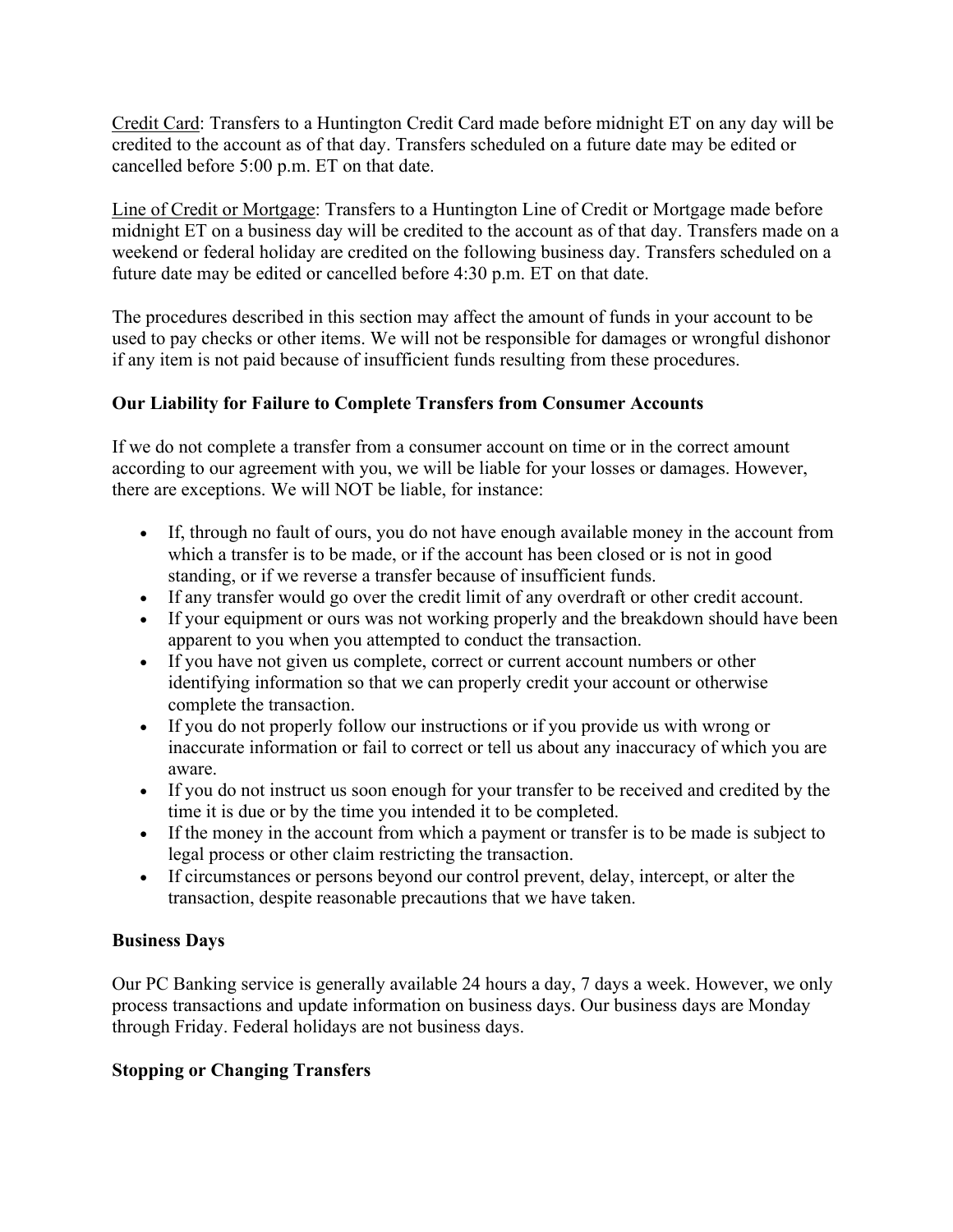If you want to stop or change transfers you have instructed us to make, you must notify us before we have started processing the transaction. This applies to both individual transactions as well as preauthorized recurring transactions. The normal way to do this is for you to access the appropriate function in our PC Banking service not later than the day before the business day the transfer is scheduled to be made, delete or change the transfer, and transmit your new instructions to us. See the *Funds Transfer Information & Cut-off Times* section above for more information about editing scheduled transfers to Huntington Auto Loan, Personal Loan, Credit Card, Line of Credit and Mortgage accounts.

You may also call us at 1-800-480-2265, or write to us at The Huntington National Bank, 5555 Cleveland Ave. (GW2W40) Columbus, Ohio 43231, or by using any electronic stop pay method which we provide for this purpose. If you call or write, you must do this in time for us to receive your request 3 business days or more before the transfer is scheduled to be made. If you call, we may also require you to put your request in writing on paper and get it to us within 14 days after you call.

If you order us to stop a preauthorized recurring transfer from a consumer account as described above, and we do not do so, we will be liable for your losses or damages. However, if the failure was not intentional and resulted from a bona fide error, notwithstanding the maintenance of procedures reasonably adapted to avoid any such error, we will only be liable for actual damages that you can prove.

#### **Statements**

Your transfers will be indicated on the monthly statements we provide or make accessible to you for the accounts with us that are involved in the transaction. We may also provide or make accessible to your statement information electronically or by some other means. You agree to notify us promptly if you change your address or if you believe there are any errors or unauthorized transactions on any statement or statement information.

## **PC Banking Fees**

The fees for our PC Banking service vary based on account type. For Consumer accounts, the fee is \$2.95/month. For Business accounts the fees are available on your account charges form and on Huntington.com. The PC Banking fees will be debited each month from a Huntington checking account. The PC Banking fees may be waived for new accounts or if you have certain types of checking accounts or other relationships with us. There is no refund of our PC Banking fees if the service is terminated.

#### **Disclosure of Information to Others**

We may disclose information about you or your accounts with us as follows:

- To consumer reporting agencies.
- In connection with audits or any sale or transfer of your accounts or a Huntington company or division.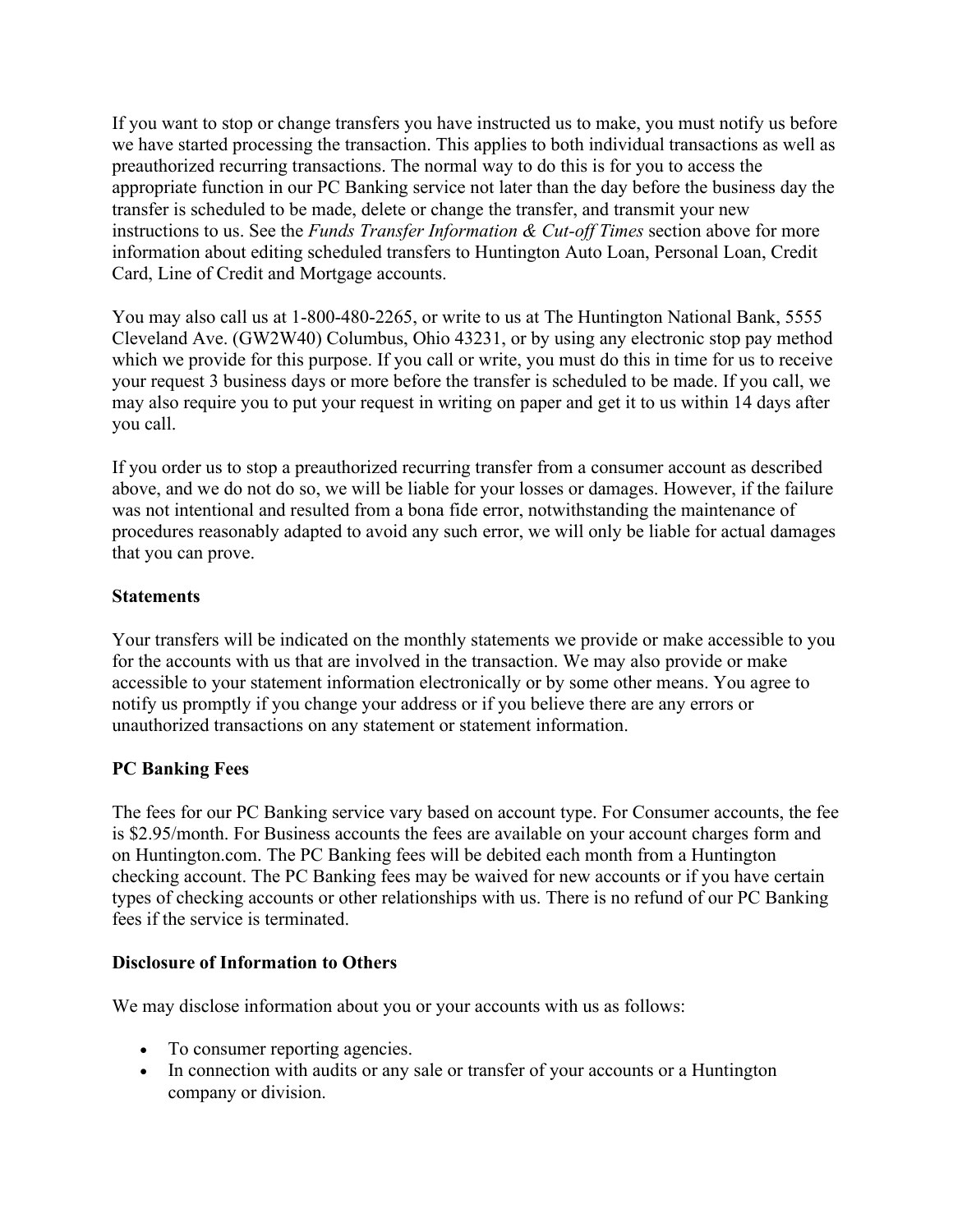- For fraud, security or risk control.
- To help complete a transaction you initiate, including information requested to verify the existence or condition of an account.
- To resolve disputes or inquiries you may have about your accounts.
- With your consent or at your direction, which may be oral, in writing, by telephone, electronic or other means we recognize.
- When disclosure is required by law, such as pursuant to court order, subpoena, legal process or government agency examination or investigation, or to protect or enforce our rights.
- To companies that perform services for us in connection with your accounts, such as data processing and software companies and collection agencies.
- As otherwise necessary to service your account, or as permitted or required by law.
- In response to a request from any Huntington company. See our separate "Consumer" Information Privacy Notice" for more information about how we use customer information and your choices.

## **Your Liability for Authorized Transactions**

You are liable for all transactions that you make or authorize, even if the person you authorize exceeds your authority. If you have given someone your access codes and want to terminate that person's authority, you must notify us that transactions by such person are no longer authorized. We may have to change your access codes or take additional steps to prevent further access by such person.

## **Notify Us IMMEDIATELY for Unauthorized Transactions**

Tell us AT ONCE if you believe your access codes have been lost, stolen or otherwise compromised or used without your authorization. Quickly telephoning us is the best way of reducing your possible losses. You could lose all the money in your account (plus your maximum overdraft line of credit).

You may call us at 1-800-480-2265, or write to us at Huntington Customer Service (GW5C42) P.O. Box 1558, Columbus, Ohio 43216. If we provide you with another electronic means of notifying us for this specific purpose, you may use that means. However, DO NOT use a general e-mail service or other electronic means that we have not specifically authorized for this purpose.

## **Your Liability for Unauthorized Transactions From Consumer Accounts**

This section applies only to transactions from consumer accounts. If you tell us within 2 business days after you learn of the loss or theft of your access codes involving a consumer account, you can lose no more than \$50.00 if someone used them without your authority.

If you do NOT tell us within 2 business days after you learn of the loss or theft of your access codes, and we can prove that we could have stopped someone from using them without your authority if you had told us, you could lose as much as \$500.00.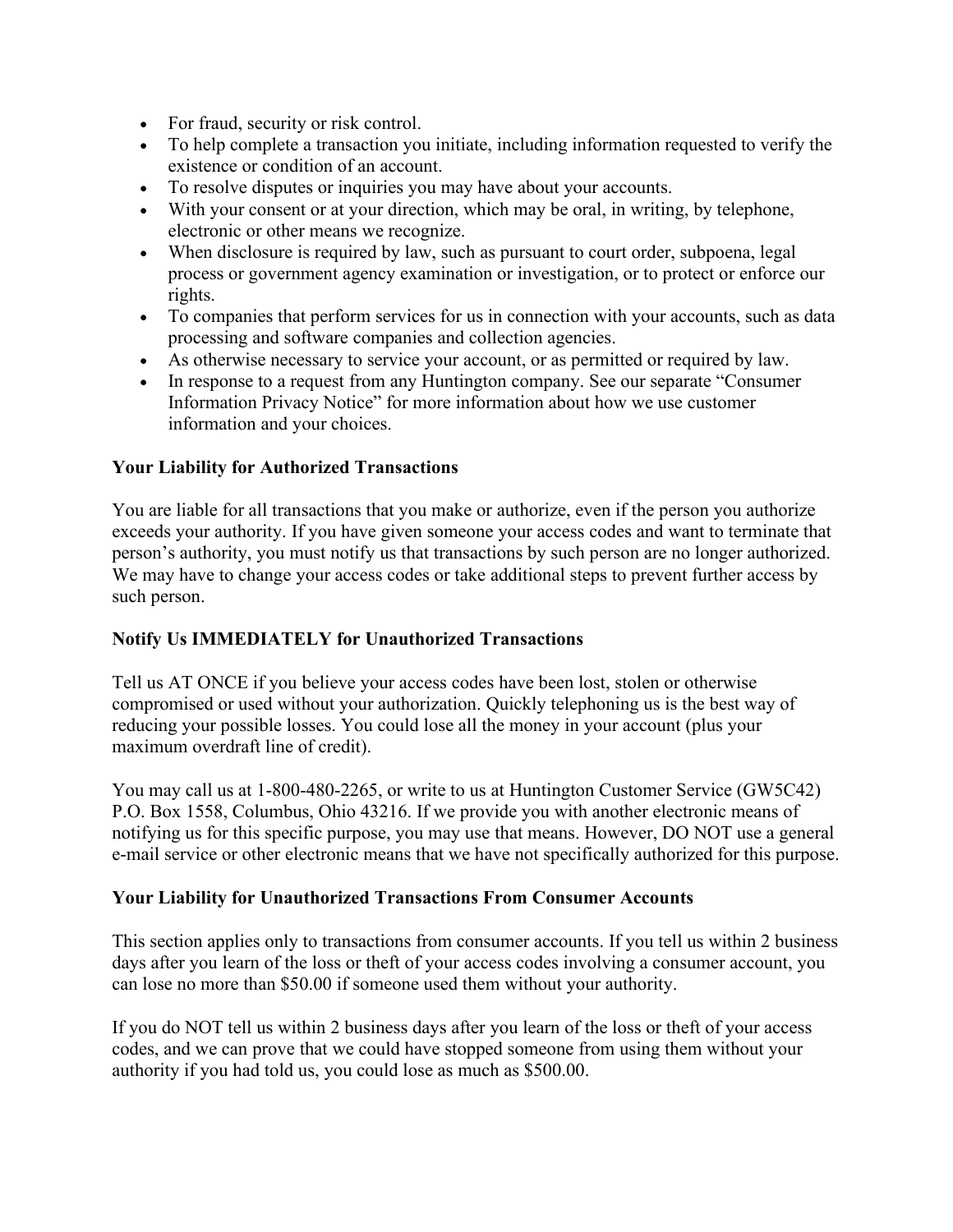Also, if your statement for a consumer account shows transfers covered by this agreement that you did not make or authorize, tell us at once. If you do not tell us within 60 days after the statement was mailed to you, you may not get back any money lost after the 60 days if we can prove that we could have stopped someone from taking the money if you had told us in time.

If a good reason (such as a long trip or hospital stay) kept you from telling us, we may extend the time periods.

# **Transfers Involving Insufficient Funds**

If you instruct us to make a transfer and you do not have a sufficient balance in the account from which you are making the transfer (including available credit under any overdraft line), we may refuse to complete the transaction. We may do this even if there are sufficient funds in accounts other than the one you were using to make the transfer. If we complete a transfer that you make or authorize and we subsequently learn that you have insufficient funds for the transaction in the account from which the transfer is made, you agree that we may reverse the transaction or offset the shortage with funds from any other account you have with us. In any case, you are fully obligated to us to provide sufficient funds for any transfers you make or authorize.

If we do not make a transfer, or if we reverse a transfer, because of insufficient funds, we are not required to make any further attempt to process the transaction or to notify you that the transaction has not been completed. You may be liable for a non-sufficient funds fee under the terms governing the account from which you made, or attempted to make, the transfer.

## **In Case of Errors or Questions About Transactions Involving Consumer Accounts**

This section applies only to transactions covered by this agreement and that involve consumer accounts.

Call us at 1-800-480-2265, or write to us at Huntington Customer Service (GW5C42) P.O. Box 1558, Columbus, Ohio 43216, as soon as you can, if you think your statement is wrong or if you need more information about a transfer covered by this agreement which is listed on the statement.

We must hear from you no later than 60 days after we sent the FIRST statement on which the problem or error appeared.

- Tell us your name and account number (if any).
- Describe the error or transfer you are unsure about, and explain as clearly as you can why you believe it is an error and why you need more information.
- Tell us the dollar amount of the suspected error.

If you tell us orally, we may require that you send us your complaint or question in writing so that we receive it within 10 business days.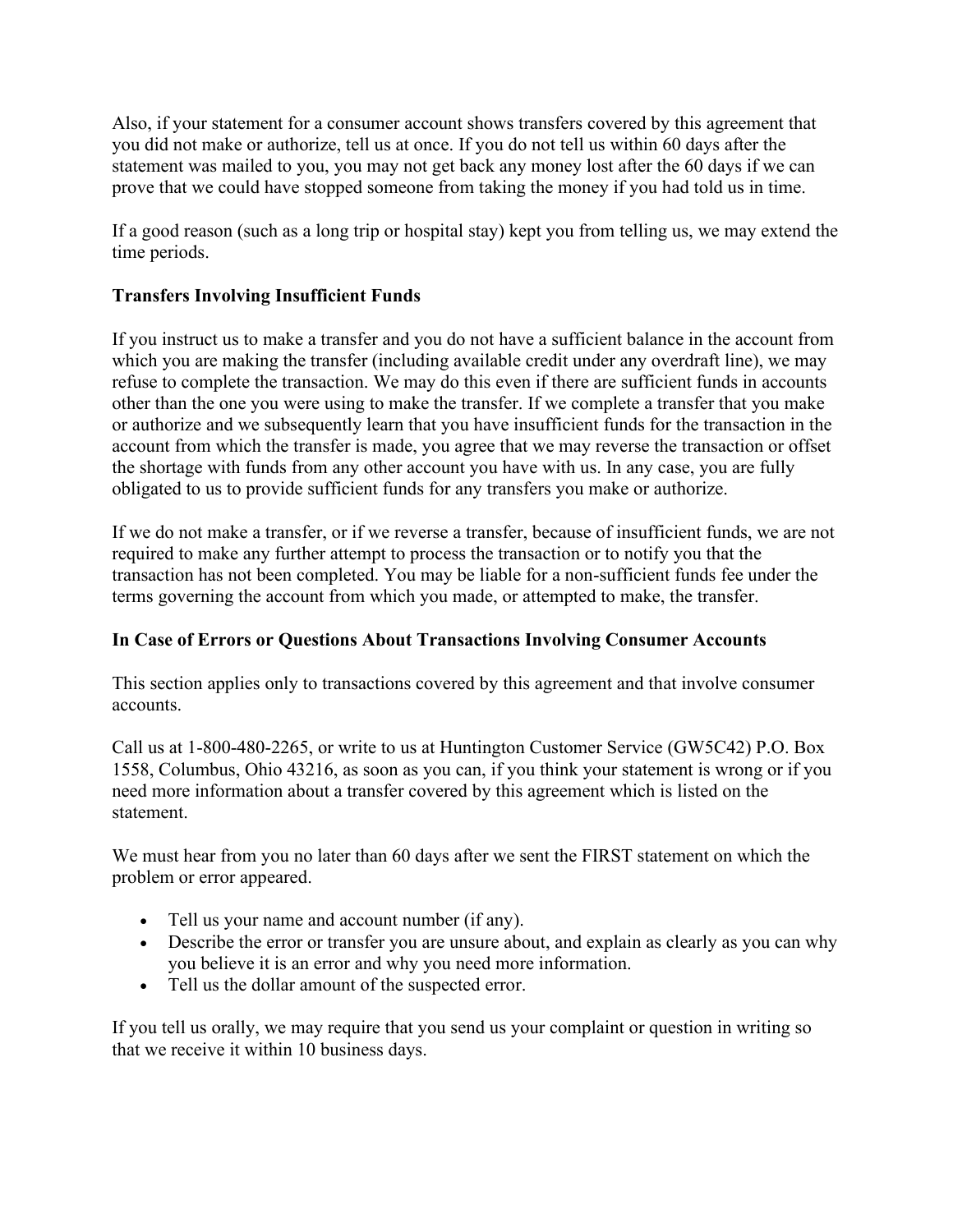We will determine whether an error occurred within 10 business days after we hear from you and will correct any error promptly. If we need more time, however, we may take up to 45 days to investigate your complaint or question. If we decide to do this, we will provisionally credit your account within 10 business days for the amount you think is in error, so that you will have the use of the money during the time it takes us to complete our investigation. If we ask you to put your complaint or question in writing and we do not receive it within 10 business days, we are not required to provisionally credit your account.

For errors involving new accounts, point-of-sale, or foreign-initiated transactions, we may take up to 90 days to investigate your complaint or question. For new accounts, we may take up to 20 business days to provisionally credit your account for the amount you think is in error.

When the investigation is completed, we will make any necessary or appropriate adjustments to your account. We will tell you the results within 3 business days after completing our investigation. If we decide that there was no error or the error was different than you described, we will send you a written explanation. You may ask for copies of the documents that we used in our investigation.

## **Changing Terms and Terminating This Agreement**

This agreement will stay in effect until it is changed or terminated.

We have the right to terminate this agreement at any time. We will ordinarily send you notice of any termination, but we are not required to do so unless applicable law requires such notice. Once we terminate this agreement, no further or pending transfers will be made, including but not limited to any transfers scheduled in advance or any preauthorized recurring transfers. We may routinely terminate PC Banking services for customers that have not used the service within the first 90 days after activation or if the service has been inactive for 90 days.

We also have the right to make changes in this agreement at any time. We will comply with any notice requirements under applicable law for such changes. If applicable law does not specify any notice requirements for the change, we will decide what kind of notice (if any) we will give you and the method of providing any such notice.

You may terminate this agreement at any time by notifying us in writing or by calling us at 1- 800-480-2265. However any instructions from you to make transfers will continue in effect until we have received your written notice of termination and have had a reasonable opportunity to act upon it. Once we have acted upon your notice, no further or pending transfers will be made, including but not limited to any transfers scheduled in advance or any preauthorized recurring transfers.

You are not permitted to alter or amend this agreement or any related document without our express written consent. Any attempt to do so will be void and unenforceable.

## **Waivers**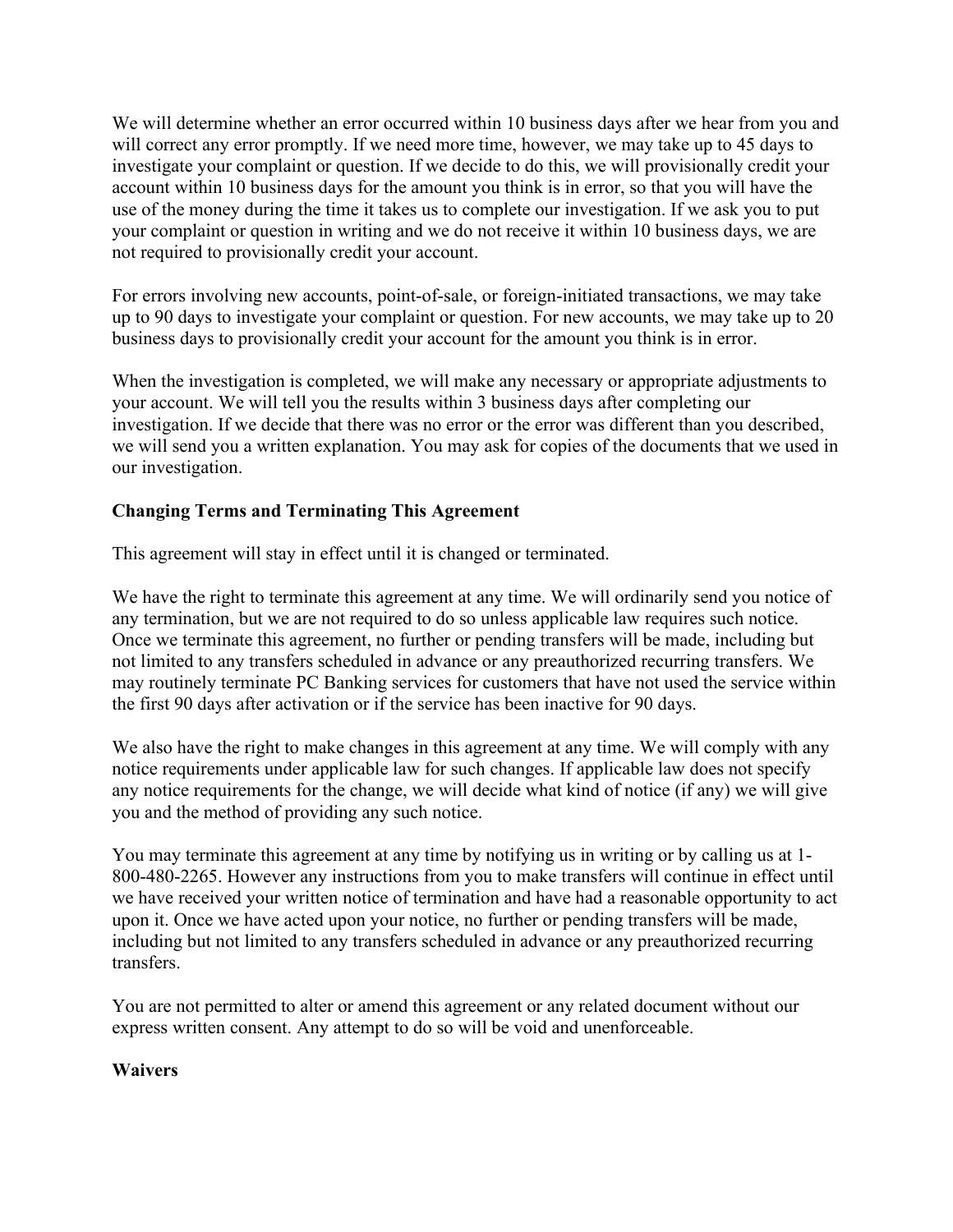No delay or omission by us in exercising any rights or remedies under this agreement or applicable law shall impair such right or remedy or be construed as a waiver of any such right or remedy. Any single or partial exercise of a right or remedy shall not preclude further exercise of that right or remedy or the exercise of any other right or remedy. No waiver shall be valid unless in a writing enforceable against us.

#### **Notices and Communications**

Except as otherwise provided in this agreement, all notices required to be sent to you will be effective when we mail or deliver them to the last known address that we have for you in our records or when we make such notices available to you through electronic means. All notices and communications sent by you to us will be effective when we have received them and have had a reasonable time to act on them.

You agree to notify us promptly of any change in your mailing address, e-mail address or telephone number.

#### **Attorney Fees**

If we become involved in legal action to defend or enforce this agreement, you agree to pay our reasonable attorney fees and court costs, to the extent not prohibited by law.

#### **Assignment**

We may assign our rights and/or delegate our duties under this agreement to a company affiliated with us or to any other party.

## **Law That Applies**

Regardless of where you live or work or where you access our PC Banking service, this agreement is subject to the internal laws of the State of Ohio and the federal law of the United States of America. If any of the terms of this agreement cannot be legally enforced, they will be considered changed to the extent necessary to comply with applicable law.

#### THE FOLLOWING SPECIAL PROVISIONS APPLY ONLY TO BUSINESS ENTITIES OR INDIVIDUALS PERFORMING TRANSACTIONS FROM BUSINESS ACCOUNTS:

## **Company Representative If You Are a Business Entity**

If you are a corporation, partnership, limited liability company, association or some other form of business entity, we will issue one set of access codes to a company representative. It is your responsibility to ensure that access codes are provided only to persons you authorize. You represent to us that each company representative and anyone else using your access codes has general authority from your company to give us instructions to perform transactions using our PC Banking service.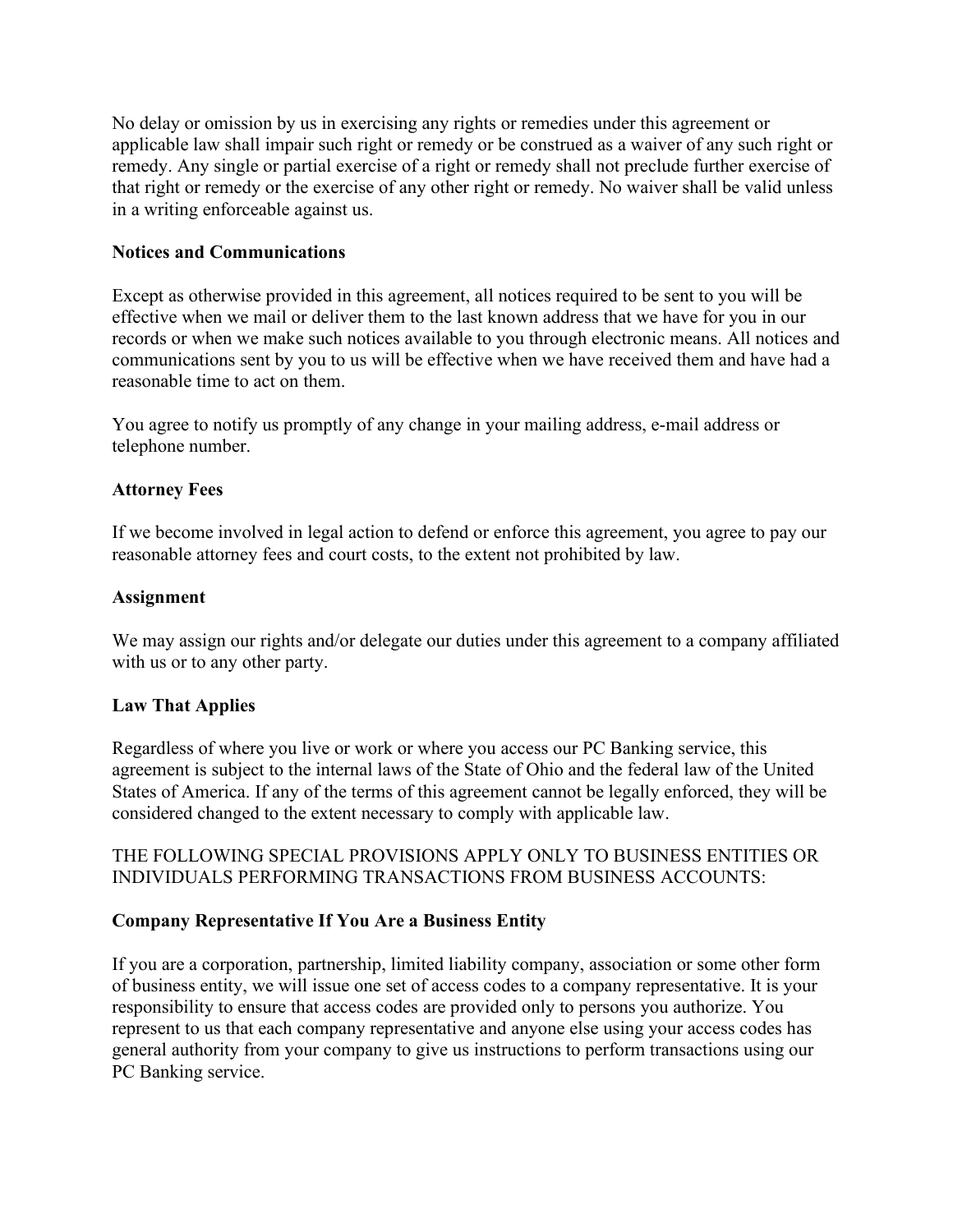Each person using your access codes will have the ability to:

- Make transfers from qualifying accounts, regardless of the dollar amount of the transaction.
- Make transfers regardless of whether he/she is otherwise an authorized signer or an obligor on any accounts that are accessed.
- Obtain information that we make available about qualifying accounts.
- Obtain other services or perform other transactions that we authorize or allow.
- Allow anyone else to use those access codes to make transfers or obtain information or other services.

#### **Your Liability for Transactions From Business Accounts**

You are liable for all transactions that you make or authorize, even if the person you authorize exceeds your authority. If you or a company representative have given someone your access codes and want to terminate that person's authority, you must notify us that transactions by such a person are no longer authorized. We may have to change your access codes or take additional steps to prevent further access by such person.

Our system supporting our PC Banking service is designed so that it may be operated only upon entry of valid access codes. Since we condition access upon entry of valid access codes, we will accept instructions for transfers or other transactions from any person using valid access codes. This is so even if the person obtaining access:

- Is not a company representative.
- Exceeds your authority or that granted by any company representative.
- Does not have your authority.
- Has had his/her authority changed or revoked.
- Is an imposter or thief.

You agree to be bound by all transactions from any business account for which valid access codes were used. You authorize us to treat any instructions we receive using valid access codes as if the instructions had been made in writing and signed by the appropriate company representative. Unless there is substantial evidence to the contrary, our records will be conclusive regarding any access to, or action taken through, our PC Banking service.

Notwithstanding the foregoing, we agree that you will not be responsible for transactions which occur after you have notified us to block the access codes that were used to perform the transaction, and we have had a reasonable opportunity to do so. Thus, the sooner you notify us of a problem, the better you can keep your losses down. (See the Notify Us IMMEDIATELY for Unauthorized Transactions section above.)

You agree to promptly examine all account statements and any confirmations of transfers which we or other banks may send or make available to you, and to promptly notify us of any discrepancy or error within 30 days of receipt of any such statement or confirmation.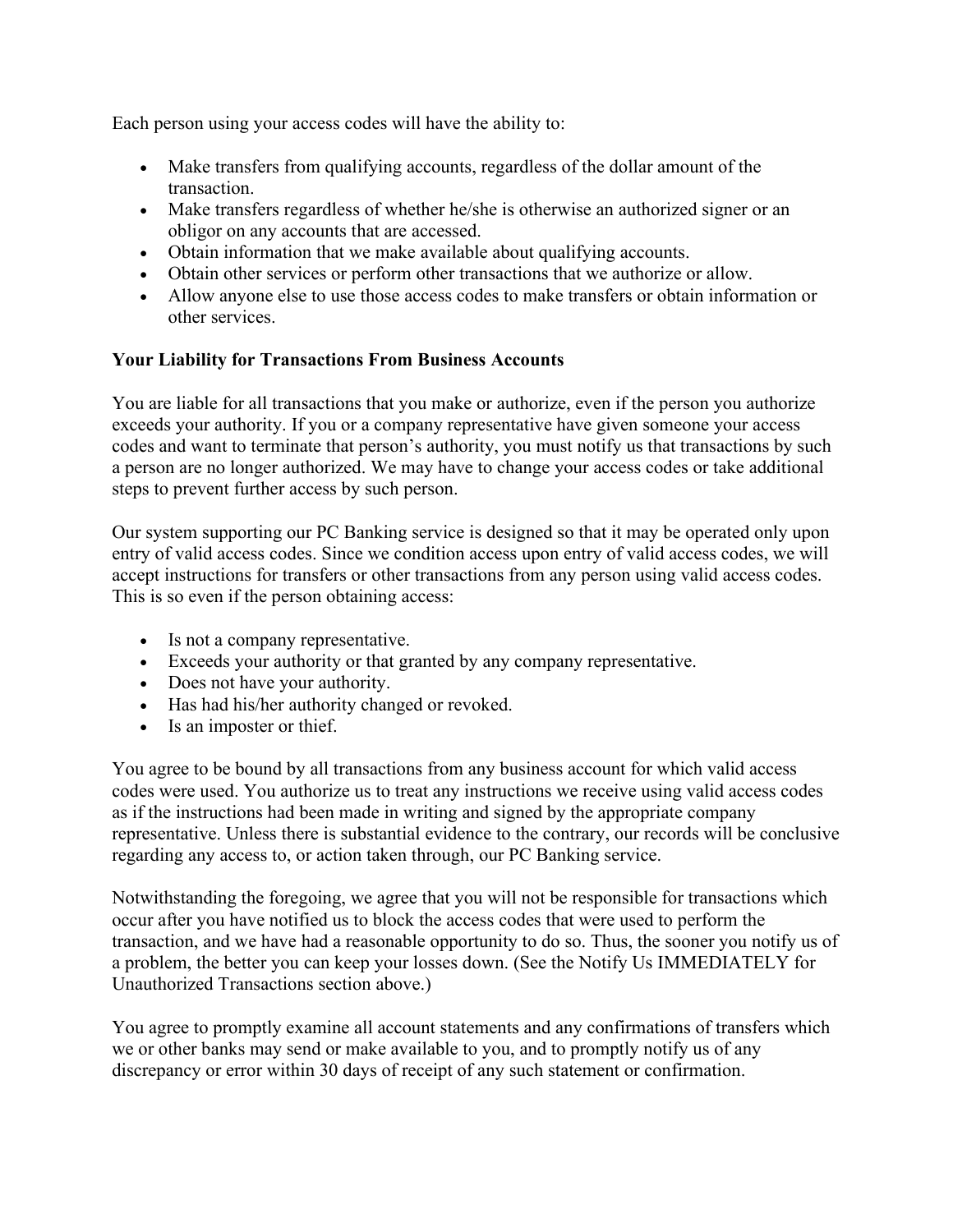Call us at 1-800-480-BANK (2265), option 4, or write to us at Huntington, Direct Bank (EA45C42), P.O. Box 1558, Columbus, Ohio 43216, as soon as you can, if you think your statement is wrong or if you need more information about a transfer covered by this agreement which is listed on the statement.

#### **Limitations on Our Liability in Connection with Business Accounts**

We will make every reasonable effort to provide full performance of our PC Banking system, and on a timely basis to resolve disputes that may arise. We will only be responsible for acting on instructions that we actually receive. We cannot assume responsibility for any malfunctions, capacity reductions or other problems in your equipment, in public communications networks, or in equipment or networks of transferees not under our control that may affect the accuracy, timeliness, or execution of transactions you perform. Our only liability is to correct errors within our control. Except to the extent liability is provided by applicable law and applicable law does not permit the parties to vary such liability by agreement, we are not responsible or liable to you for any loss, damage or injury caused by your use of our PC Banking system nor for any consequential, incidental, special, indirect or punitive loss or damage from such use, including but not limited to dishonor of checks or other items or expenses which you may incur or suffer by reason of this agreement or the services we provide, whether or not the possibility or likelihood of such loss, damage, or expense is known to us.

WE MAKE NO WARRANTIES, EXPRESS OR IMPLIED, IN CONNECTION WITH THE SERVICES WE PROVIDE YOU UNDER THIS AGREEMENT, INCLUDING, WITHOUT LIMITATION, THE WARRANTIES OF MERCHANTABILITY AND FITNESS FOR A PARTICULAR PURPOSE.

## **Security Procedures**

By entering into this agreement and using our PC Banking service to perform transactions from business accounts, you agree to comply with all of our present and future security procedures with respect to transactions and services covered by this agreement. This includes, but is not limited to, protection of access codes and other personal and business information. Our security procedures are contained in this agreement and in other written procedures we may provide to you.

You agree that our current security procedures are commercially reasonable in the context of your business operations. We may at any time change our security procedures. We may advise you of such changes to the extent they affect your use of transactions and services under this agreement, but failure to do so will not affect your obligations or our rights. You agree to give all of our security procedures the highest level of confidentiality and to ensure that no access codes are used by or accessible to anyone other than persons you have authorized.

Notwithstanding any security procedure which may from time to time be in effect for detecting errors in transactions covered by this agreement, we have no duty to discover or report to you any such errors. Neither shall we be liable to you for the failure of such security procedure to detect such errors, regardless of the manner in which we apply such security procedure.